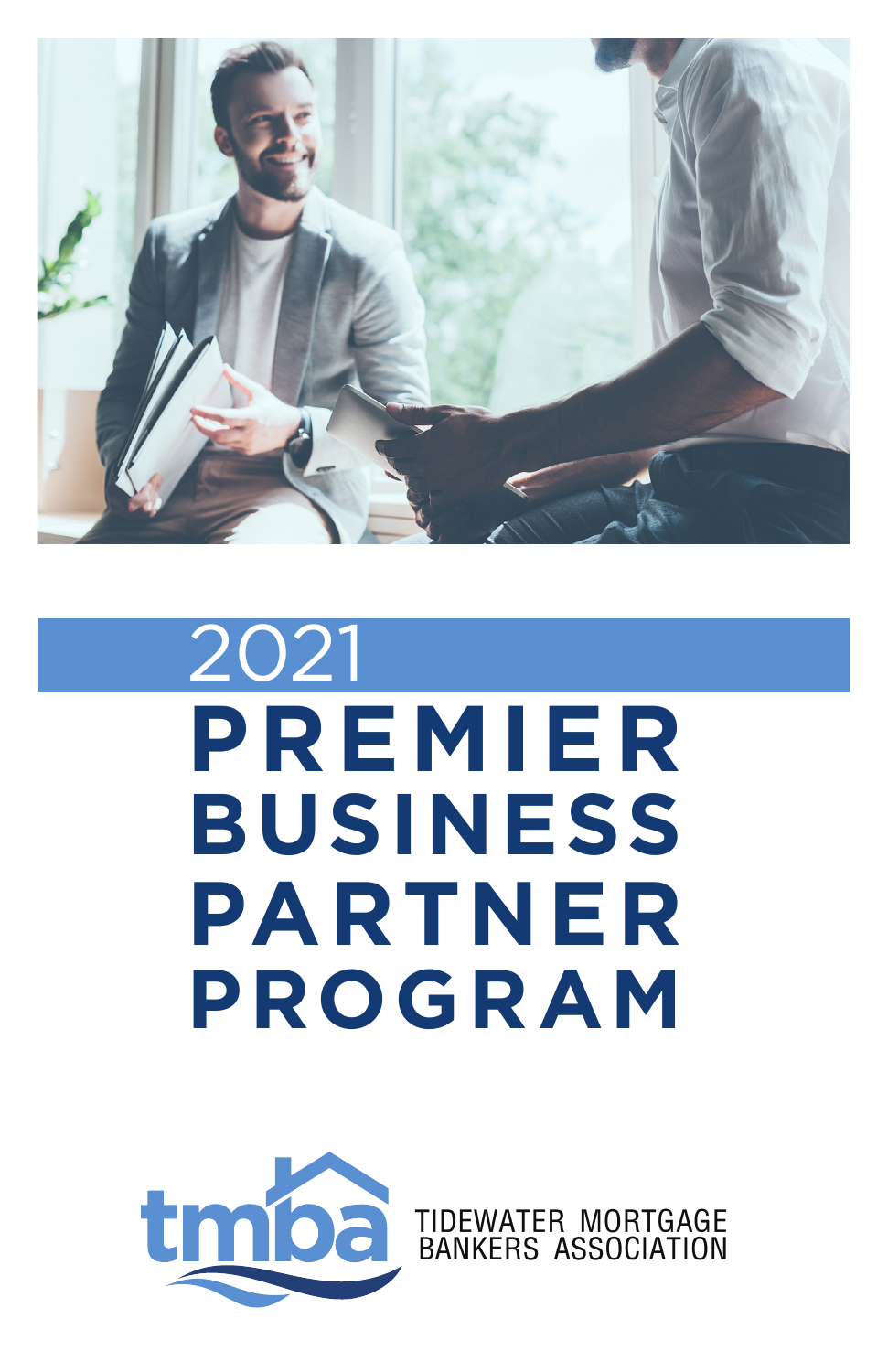The Tidewater Mortgage Bankers Association has a special program to help companies like yours obtain your marketing goals for 2021 and gain exposure to the perfect target market—mortgage and real estate professionals in Hampton Roads. This package helps your organization plan and budget your entire year of TMBA sponsorships at one time. As a Premier Business Partner, your company will gain an elevated level of exposure to the membership.



### **\$950 for the year includes:**

- Consistent, high-profile exposure to the membership
- Company name/logo/URL on TMBA.org
- Name/logo displayed on all TMBA marketing communications
- Copy of TMBA membership roster
- Announcement of your company's participation
- Free advertising on membership meeting broadcast emails
- One-time article of interest to membership via broadcast email (first-come, first-served, limited availability)
- Two free admissions to membership functions
- Local Affiliate dues
- Two free admissions to the Annual Deck Party
- Two free admissions to the Installation Luncheon
- One hole sponsorship for the TMBA annual golf outing

### **WE SAID "YES" TO PARTNERSHIP IN 2020!**

- Allcoast Appraisal
- Arch MI
- Brett T. Pendergast - State Farm Insurance
- Clyburn Insurance
- CMP Appraisals
- Donahoe & Associates
- Essent Guaranty
- GEICO Local Office
- Goosehead Insurance - The Savino Agency
- Hampton Roads Valuations
- MGIC
- Prestige United Title Insurance Agency
- Priority Title & Escrow
- Prosper Insurance
- Sinnen-Green & Associates
- Stanfield & Associates
- Virginia Media